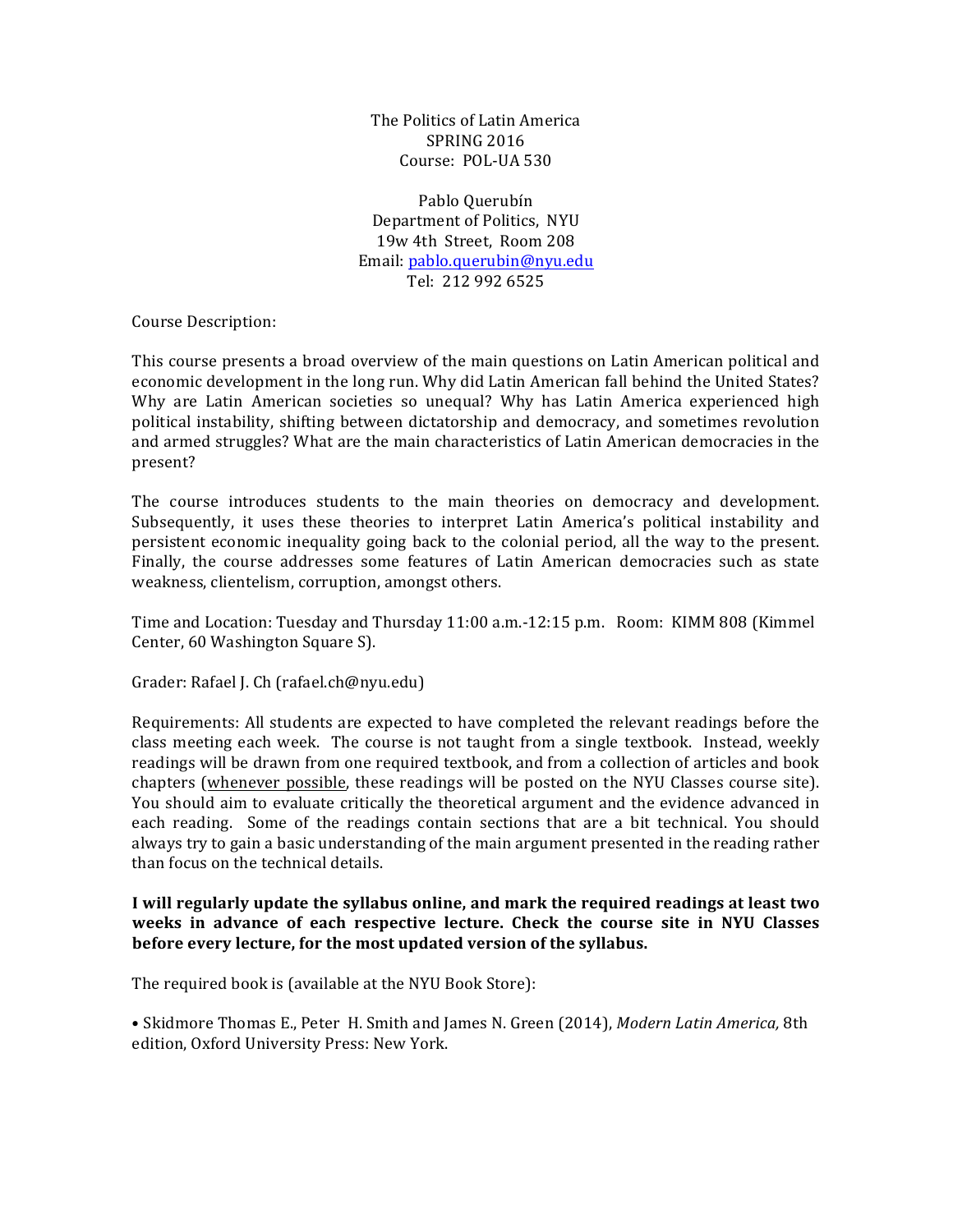A very useful source for many of the topics we will cover in the course and for general background is The Cambridge History of Latin America, that you can access online via the NYU Library.

The final grade is based on: two short assignments, a midterm, a final exam, and overall class participation. They will count toward the grade as follows:

Short Assignments: 25% (12.5% each)

- 1st Assignment (Due March 1st)
- $2<sup>nd</sup> Assignment (Due April 26th)$

| Midterm (Thursday, March 10): | 30 <sup>%</sup> |
|-------------------------------|-----------------|
| Final (Thursday, May 5):      | 40\%            |
| Participation:                | .5%             |

Policies:

-While I encourage spanish-speaking students to speak to me in spanish during office hours, please refrain from doing so while inside the classroom since your questions, comments or concerns may be of relevance to other non-spanish speaking students.

-Students are expected to have completed the required reading before the class. -Class attendance is strongly encouraged: we will offer cover topics not included in the required readings that you will be expected to know for the exams. In addition I may conduct unannounced short quizzes in some lectures.

-Make sure you read and adhere strictly to the basic principles of Academic Integrity  $(\text{http://cas.nyu.edu/page/academic integrity})$  as well as the Honor Code (http://cas.nyu.edu/page/honorcode).

Websites on Latin America:

Excellent directory of Latin American newspapers and websites, country by country, by The Guardian:

http://www.theguardian.com/world/2002/feb/05/world-news-guide-latin-america

Other sources in English:

http://www.bbc.com/news/world/latin\_america/ http://www.nytimes.com/pages/world/americas/index.html http://edition.cnn.com/LATINAMERICA/ http://www.economist.com/world/americas http://caracaschronicles.com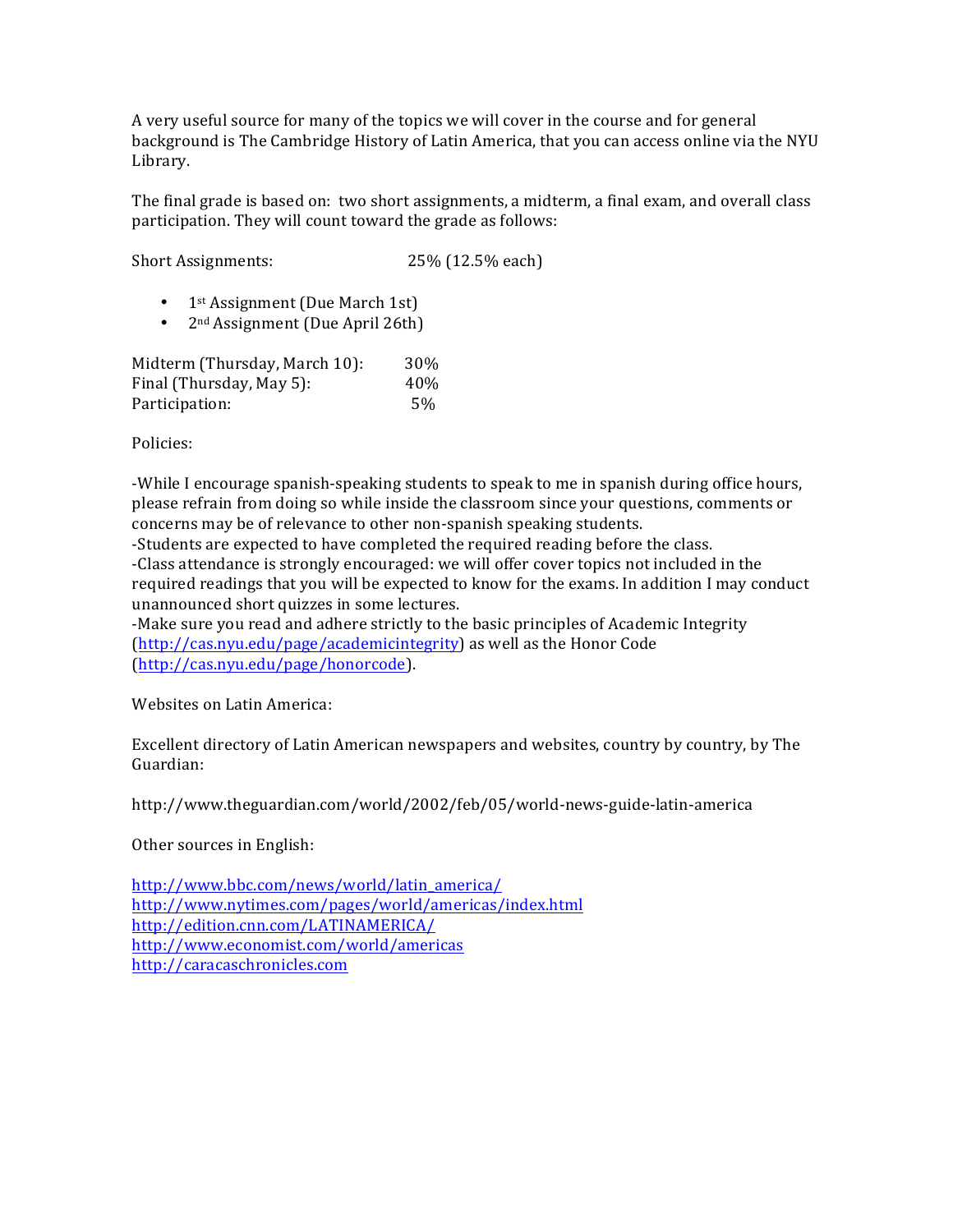# Lecture Schedule and Readings

See course site in *My Classes* for required readings. Required readings will be announced at least two weeks in advance of each lecture.

#### A. Introduction

#### **Introduction (January 26)**

#### **Broad Economic Trajectories (January 28)**

Skidmore Thomas E., Peter H. Smith and James N. Green (2014), *Modern Latin America*, 8th edition, Oxford University Press: New York. Chap. 12.

Bulmer-Thomas, Victor (2004), *The Economic History of Latin America since Independence*, Cambridge University Press: New York. Chap. 1.

Bertola, Luis and Jose Antonio Ocampo (2012), *The Economic Development of Latin America since Independence*, Oxford University Press: New York. Chap. 1.

#### **Broad Political Trajectories (February 2)**

Skidmore Thomas E., Peter H. Smith and James N. Green (2014), *Modern Latin America*, 8th edition, Oxford University Press: New York. Chap. 13.

Hartlyn, Jonathan and Arturo Valenzuela (1994), "Democracy in Latin America since 1930," in Leslie Bethell (ed.), *Latin America since 1930: Economy, Society and Politics*, Cambridge University Press: New York.

Smith, Peter H. (2011), *Democracy in Latin America: Political Change in Comparative Perspective*, Oxford University Press: New York. Chap. 1.

Drake, Paul W. (2009), *Between Tyranny and Anarchy: A History of Democracy in Latin America, 1800-2006, Stanford University Press: Stanford. Chap. 2.* 

#### B. Theoretical Approaches to Latin American Politics

## **Institutional Approach (February 4)**

Acemoglu, Daron and James Robinson (2012), *Why Nations Fail*, Crown Publishers: New York, Chap. 3.

Acemoglu, Daron, Simon Johnson and James Robinson (2005), "Institutions as a fundamental cause of Long Run Growth" in Aghion Philippe and Steven Durlauf Eds., *Handbook of Economic Growth, Vol 1A, Chap. 6., pp. 388-396, 421-428, 448-451.*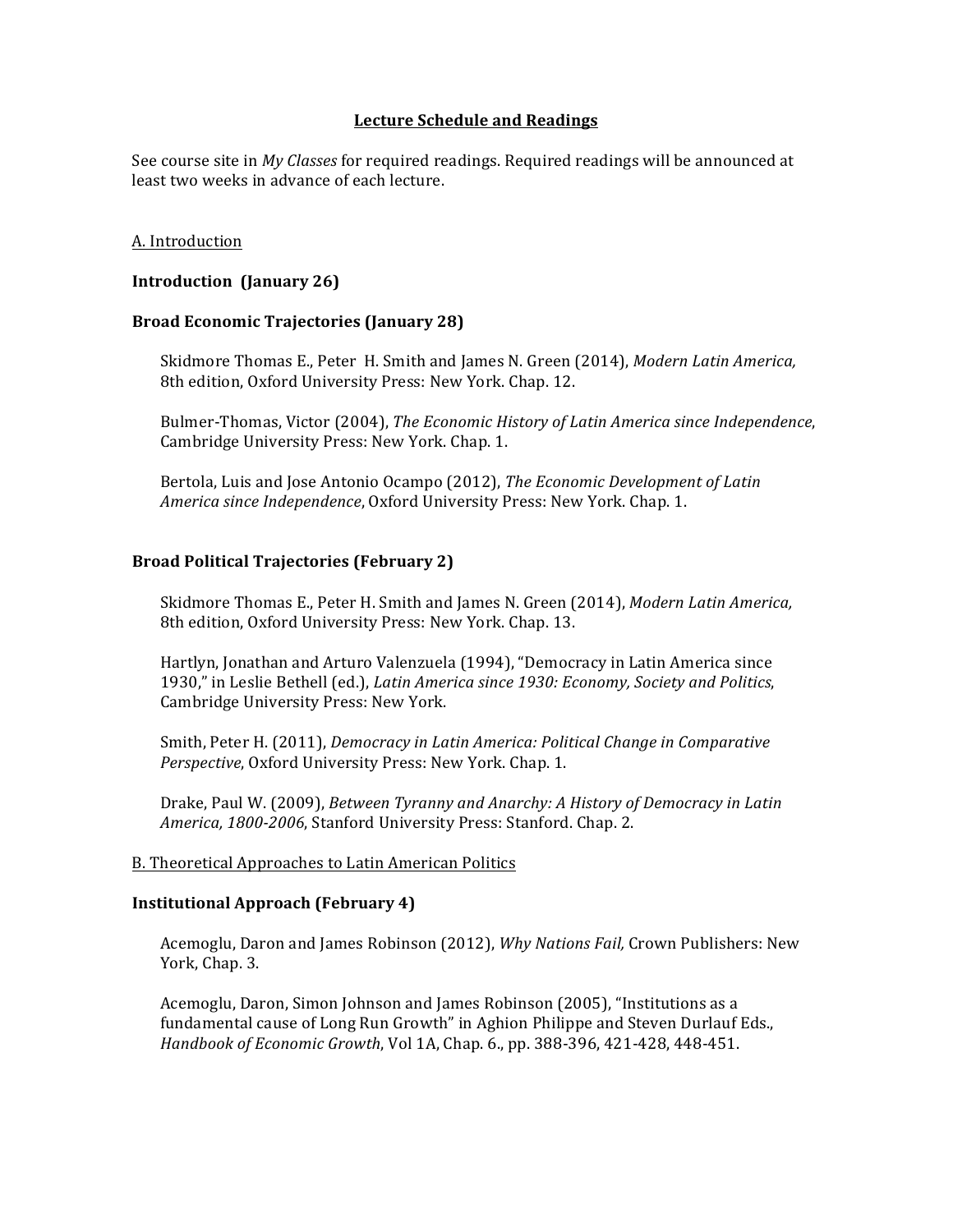# **Dependency and Modernization (February 9)**

Andre Gunder Frank (1986), "The Development of Underdevelopment," in Peter K. Klarén and Thomas J. Bossert, (eds.), *Promise of Development*, Boulder, Westview Press, pp. 111-123.

Cardoso, Fernando H. and Enzo Faletto (1979), *Dependency and Development in Latin* America, University of California Press:

Heller, Patrick, Deitrich Rueschemeyer and Richard Snyder (2009) "Dependency and Development in a Globalized World: Looking Back and Forward", *Studies in Comparative International Development*, 44.

Conning, Jonathan H. and James A. Robinson (2009) "Enclaves and Development: An Empirical Assessment", *Studies in Comparative International Development*, 44.

Valenzuela, J. Samuel and Arturo Valenzuela (1978), "Modernization and Dependency: Alternative Perspectives in the Study of Latin American Underdevelopment," *Comparative Politics*, 10, 4.

Acemoglu, Daron, Simon Johnson, James A. Robinson, and Pierre Yared (2008) "Income and Democracy." American Economic Review, 98:3: 808-842.

Acemoglu, Daron, Simon Johnson, James A. Robinson, and Pierre Yared (2009) "Reevaluating the Modernization Hypothesis", *Journal of Monetary Economics*, 56, pp. 1043–1058.

## C. Colonial Legacies and the Emergence of the State

#### **Colonial Legacies: Origins of Institutions, and Inequality (February 11 and 16)**

Acemoglu, Daron and James Robinson (2012), *Why Nations Fail*, Crown Publishers: New York, Chap. 1

Acemoglu, Daron., Simon Johnson and James Robinson (2002) "Reversal of Fortune: Geography and Institutions in the Making of the Modern World Income Distribution." The *Quarterly Journal of Economics*. 117:1231-1294.

Acemoglu, Daron., Simon Johnson and James Robinson (2001) "The Colonial Origins of Comparative Development: An Empirical Investigation" *American Economic Review*, 91(5), pp. 1369-1401.

Engerman Stanley L. and Kenneth L. Sokoloff (1997). "Factor Endowments, Institutions and Differential Paths of Growth among New World Economies", in Stephen H. Haber (ed.), *How Latin America Fell Behind*, Stanford University Press, Stanford, CA.

Coatsworth, John H. (2008) "Inequality, Institutions, and Economic Growth in Latin America," *Journal of Latin American Studies*, 40: 545-569.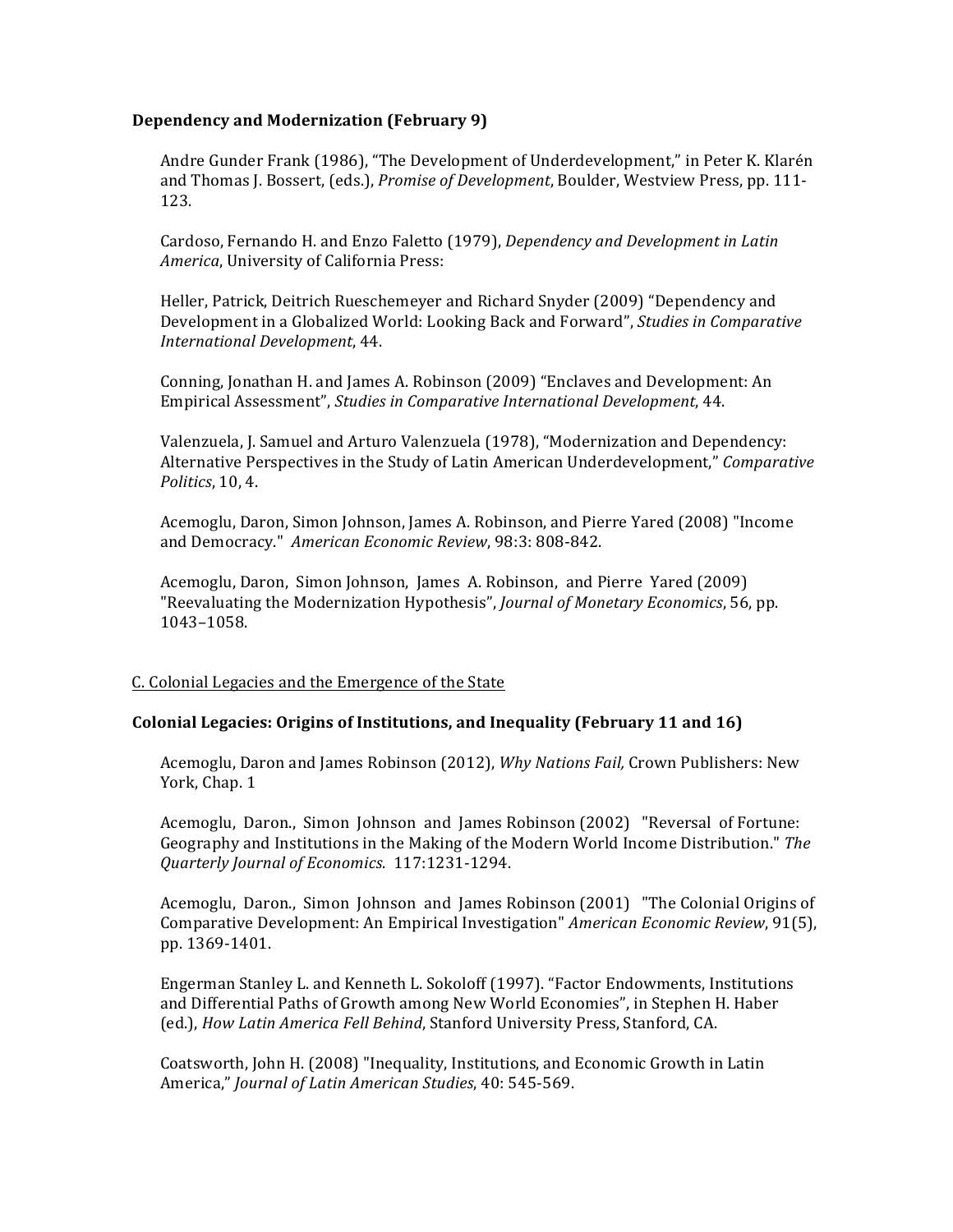Coatsworth, John H. (2005), "Structures, Endowments, and Institutions in the Economic History of Latin America," *Latin American Research Review*, 40, 3, 2005: 126-144.

Dell, Melissa (2010), "The Persistent Effect of Peru's Mining Mita", *Econometrica*, 78(6), pp. 1863-1903

#### **Emerging Markets and States: Elite democracy (February 18 and 23)**

Skidmore Thomas E., Peter H. Smith and James N. Green (2014), *Modern Latin America*, 8th edition, Oxford University Press: New York.

Mazzuca, Sebastian and James Robinson (2009), "Political Conflict and Power Sharing in the Origins of Modern Colombia," *Hispanic American Historical Review*, 89(2): 285-321.

Haber, Stephen, Armando Razo and Noel Maurer (2003), *The Politics of Property Rights: Political Instability, Credible Commitments, and Economic Growth in Mexico, Cambridge* University Press: New York. Chap. 1.

Safford, Frank (1992) "The Problem of Political Order in Early Republican Spanish America," *Journal of Latin American Studies*, 24: 83-97.

Mahoney, James (2001) "Radical, Reformist and Aborted Liberalism: Origins of National Regimes in Central America," *Journal of Latin American Studies*, 33, 2, 221-256.

Glade, William (1986) "Latin America and the International Economy, 1870–1914," in Leslie Bethell (ed.), *Latin America since 1930: Economy, Society and Politics*, Cambridge University Press: New York.

Katz, Friedrich (1991) "The Liberal Republic and the Porfiriato, 1867-1910" in Leslie Bethell, Ed. Mexico Since Independence, Cambridge University Press: New York.

Haber Stephen (2008) "Political Institutions and Financial Development: Evidence from the Political Economy of Bank Regulation in the United States and Mexico." In Stephen Haber, Douglass C. North, and Barry R. Weingast eds., *Political Institutions and Financial Development*, Stanford University Press, pp. 10-59.

Centeno, Miguel Angel (1997), "Blood and Debt: War and Taxation in Nineteenth-Century Latin America," The American Journal of Sociology, 102, 6: 1565-1605.

## D. Political Instability in the  $20<sup>th</sup>$  Century: Social Conflict, Repression, and Democracy

## **Theories on Democracy and Dictatorship (February 25 and March 1)**

Acemoglu, Daron and James A. Robinson (2006), *Economic Origins of Dictatorship and Democracy,* Cambridge University Press: New York. Chaps. 1-3.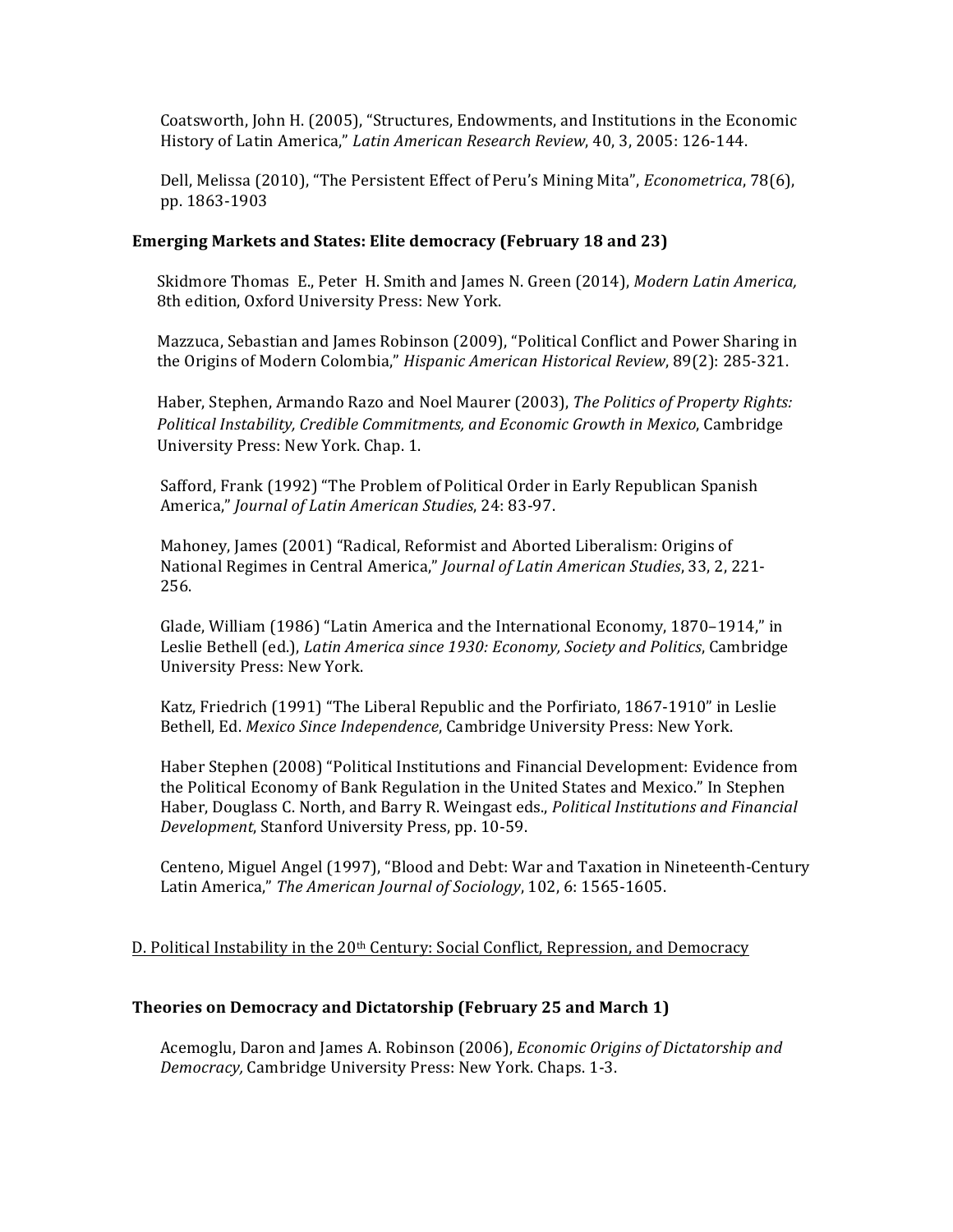Lizzeri, Alessandro and Nicola Persico, N. (2004), "Why did the elites extend the suffrage? Democracy and the scope of government, with an application to Britain's Age of Reform", Quarterly Journal of Economics, 119(2): 707-765.

Llavador, Humberto, and Robert J. Oxoby, (2005) "Partisan Competition, Growth, and the Franchise", Quarterly Journal of Economics, 120(3): 1155-1189.

Przeworski, Adam (1991), *Democracy and the Market: Political and Economic Reforms in Eastern Europe and Latin America*, Cambridge University Press: New York.

## **The rise of populism and incorporation of the masses (March 3 and 8)**

Skidmore Thomas E., Peter H. Smith and James N. Green (2014), *Modern Latin America*, 8th edition, Oxford University Press: New York.

Womack, John Jr. "The Mexican Revolution", 1910-1920 in Leslie Bethel, ed. *Mexico Since* Independence, Cambridge University Press: New York.

Hirschman, Albert O. (1968), "The Political Economy of Import-Substituting Industrialization in Latin America," The Quarterly Journal of Economics, 82, 1: 1-32.

Malloy, James (1977), "Authoritarianism and Corporatism in Latin America: The Modal Pattern," In Malloy, James ed. Authoritarianism and Corporatism in Latin America, University of Pittsburgh Press, pp. 3-19.

Collier, Ruth Berins and David Collier (2002), *Shaping the Political Arena: Critical Junctures, the Labor Movement, and Regime Dynamics in Latin America, Notre Dame* University Press.

Knight, Alan (1991), "The Rise and Fall of Cardenismo," in Leslie Bethel, ed. *Mexico Since Independence,* Cambridge University Press: New York.

Baland, Jean-Marie., and James Robinson (2008), "Land and Power: Theory and Evidence from Chile," *American Economic Review* ,98(5): 1737-65.

Bushnell, David (1993), *The Making of Modern Colombia: A Nation in Spite of Itself*, University of California Press, Chap. 8-9

Chacon, Mario, James Robinson and Ragnar Torvik (2011), "When is Democracy an Equilibrium? Theory and Evidence from Colombia's La Violencia", *Journal of Conflict Resolution*, 55(3) pp. 366-396.

Whitehead, Laurence (2003), "The Bolivian National Revolution: A Twenty-First Century Perspective" in Merilee Grindle and Pilar Domingo Eds. *Proclaiming Revolution: Bolivia in Comparative Perspective,* Harvard University Press: Cambridge.

## **Midterm Exam: March 10**

**Spring Break (No Classes): March 15 and 17**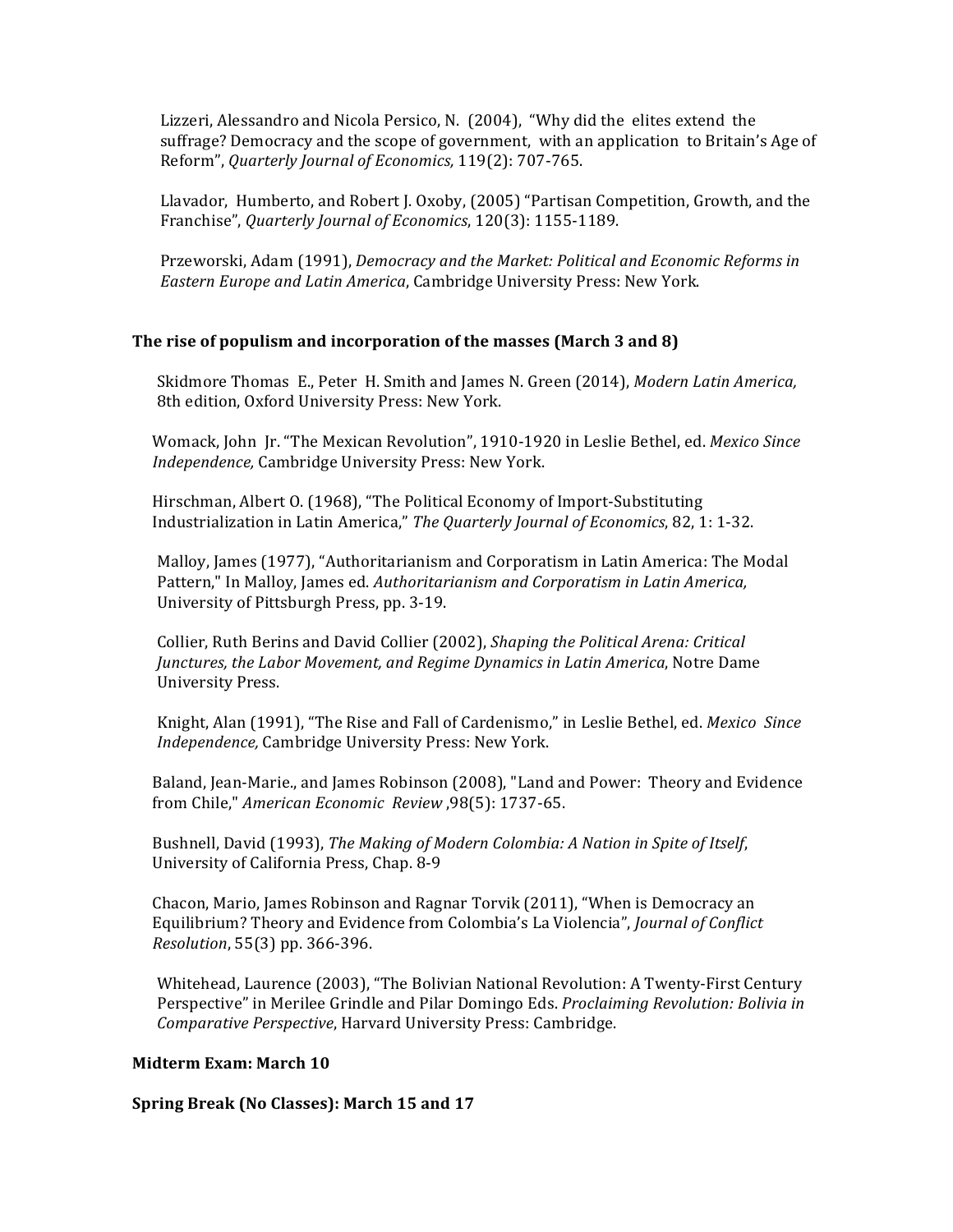# **Insurgency and Revolutions (March 22 and 24)**

Skidmore Thomas E., Peter H. Smith and James N. Green (2014), *Modern Latin America*, 8th edition, Oxford University Press: New York.

Wickham-Crowley, Timothy (1989), "Winners, Losers, and Also-Rans: Toward a Comparative Sociology of Latin American Guerrilla Movements," In Susan Eckstein, ed. Power and Popular Protest: Latin American Social Movements, University of California Press.

Perez, Louis A. Jr. (1993), Cuba c. 1930-1959 in *Cuba: A Short History*, Leslie Bethell, Ed. Cambridge University Press: New York.

Paige, Jeffery (1998) *Coffee and Power: Revolution and the Rise of Democracy in Central* America, Harvard University Press: Cambridge

Wood, Elisabeth J. (2001), "An Insurgent Path to Democracy: Popular Mobilization, Economic Interests and Regime Transition in South Africa and El Salvador." *Comparative Political Studies*, 34(8), pp. 862-888.

Bushnell, David (1993), *The Making of Modern Colombia: A Nation in Spite of Itself*, University of California Press, pp.243-259.

Safford, Frank and Marco Palacios (2002), *Colombia: Fragmented Land, Divided Society*, Oxford University Press, Chap. 14.

Leon, Juanita (2008), *Country of Bullets: Chronicles of War*, University of New Mexico Press.

#### **Breakdown of Democracy and Rise of Authoritarianism (March 29 and 31)**

Skidmore Thomas E., Peter H. Smith and James N. Green (2014), *Modern Latin America*, 8th edition, Oxford University Press: New York.

O'Donnell, Guillermo (1986) "Toward an Alternative Conceptualization of South American Politics," in Peter Klarén and Thomas J. Bossert, eds., *Promise of Development: Theories of Change in Latin America, Westview Press, pp. 239-275.* 

Linz, Juan J. and Alfred Stepan (Eds.) (1978) *The Breakdown of Democratic Regimes: Latin America*, Johns Hopkins University Press: Baltimore.

Stepan, Alfred (Ed.) (1973) *Authoritarian Brazil, Yale University Press: New Haven.* 

Valenzuela, Arturo (1978) The Breakdown of Democratic Regimes: Chile, Johns Hopkins University Press: Baltimore.

Kornbluh , Peter (2003) *The Pinochet File: A Declassified Dossier on Atrocity and Accountability*, The New Press, Chap. 1 (pp. 1-6); Chap. 2.

Munck, Gerardo (1998) Authoritarianism and democratization: soldiers and workers in Argentina, 1976-1983, The Pennsylvania State University Press.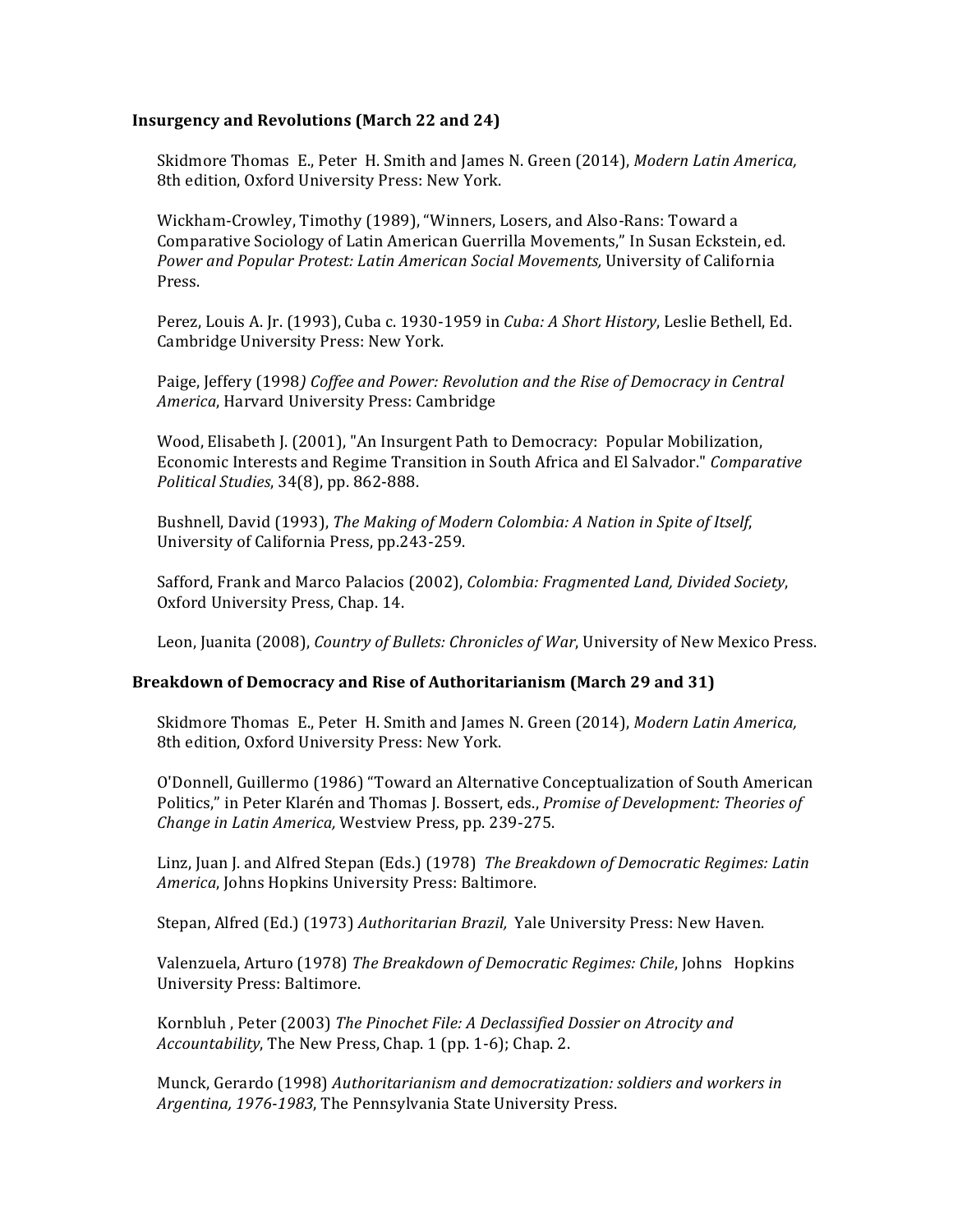Cohen, Youssef (1987) "Democracy from Above: The Political Origins of Military Dictatorship in Brazil," *World Politics*, 40(1): 30-54.

Constable, Pamela and Arturo Valenzuela, *A Nation of Enemies*, W. W. Norton & Company: New York.

#### **Democratization (April 5** and 7)

Skidmore Thomas E., Peter H. Smith and James N. Green (2014), *Modern Latin America*, 8th edition, Oxford University Press: New York.

O'Donnell, Guillermo (1999), "Notes for the Study of Processes of Political Democratization in the Wake of the Bureaucratic-Authoritarian State," in *Counterpoints*, University of Notre Dame Press.

Hagopian, Frances (1990) "'Democracy by Undemocratic Means: Elites, Political Pacts, and Regime Transition in Brazil", *Comparative Political Studies*, 23(2), pp. 147-169.

Londregan, John (2000), *Legislative Institutions and Ideology in Chile*, Cambridge University Press: New York.

Constable, Pamela and Arturo Valenzuela, *A Nation of Enemies*, W. W. Norton & Company: New York.

Hagopian, Frances and Scott Mainwaring, (Eds.) (2005) *The Third Wave of Democratization in Latin America: Advances and Setbacks, Cambridge University Press: New York.* 

Karl, Terry (1990), "Dilemmas of Democratization in Latin America." Comparative Politics,  $23(1)$ : pp. 1-21.

#### E. The Quality of Democracy in Latin America: Topics

#### **Macroeconomic Crisis and Economic Reforms (April 12)**

Skidmore Thomas E., Peter H. Smith and James N. Green (2014), *Modern Latin America*, 8th edition, Oxford University Press: New York.

Williamson, John (2006) "What Washington Means by Policy Reform." In Peter R. Kingstone, ed. *Readings in Latin American Politics*, Houghton Mifflin: Boston, pp. 83-89.

Dornbusch, Rudiger and Sebastian Edwards (1991), *The Macroeconomics of Populism in* Latin America, University of Chicago Press: Chicago

Acemoglu, Daron, Simon Johnson, James Robinson and Yunyong Thaicharoen. (2003), "Institutional Causes, Macroeconomic Symptoms: Volatility, Crises and Growth." *Journal of Monetary Economics,* 50: 49-123.

Mukand, Sharun and Dani Rodrik (2005) "In Search of the Holy Grail: Policy Convergence, Experimentation, and Economic Performance", *American Economic Review*, 95(1).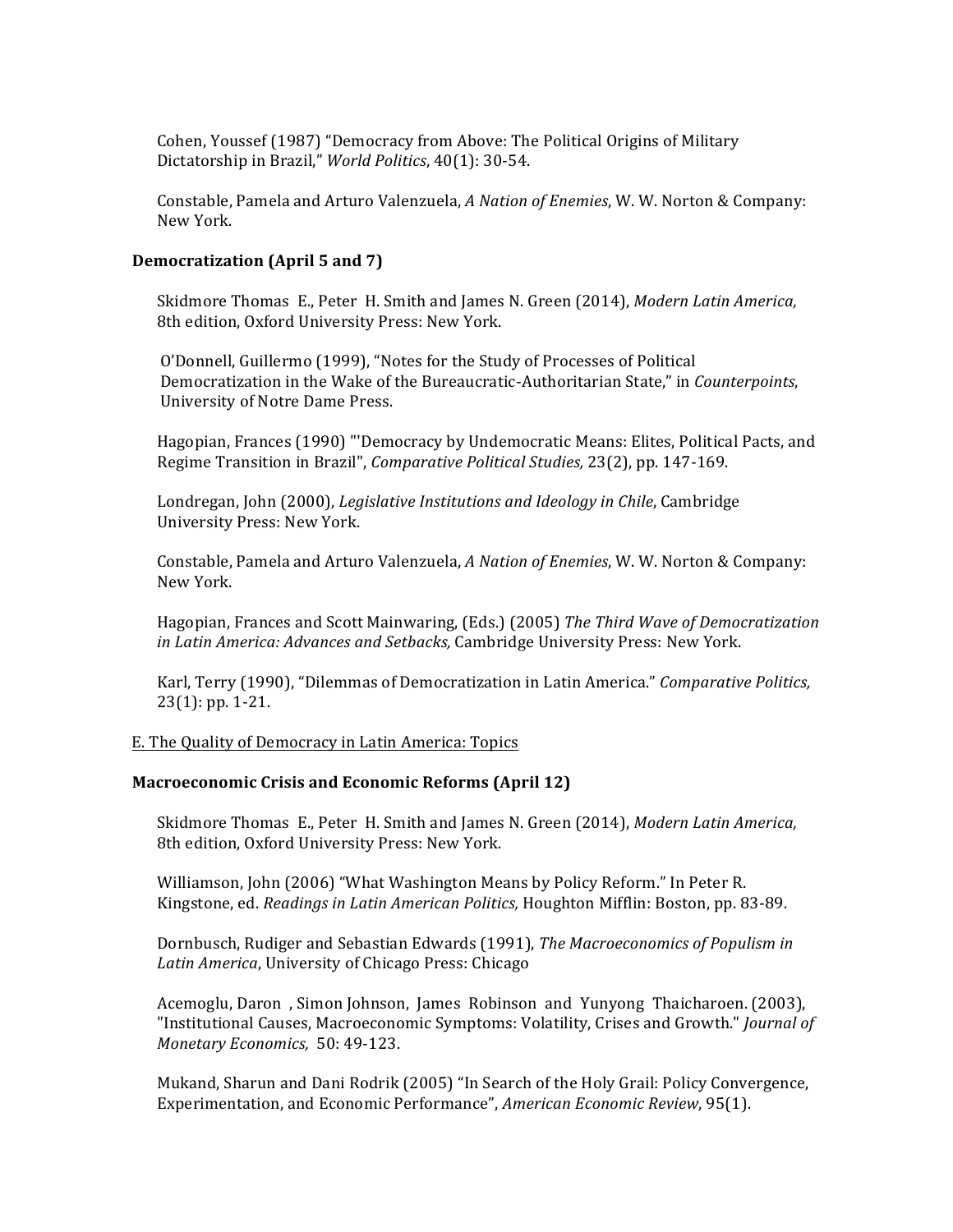Acemoglu, Daron, Simon Johnson, Pablo Querubín and James A. Robinson (2008), "When Does Policy Reform Work? The Case of Central Bank Independence", in *Brookings Papers on Economic Activity*, Spring, pp. 351-417.

Green, Duncan (2003), Silent Revolution: The Rise And Crisis Of Market Economics In Latin *America*, Monthly Review Press.

## **Dysfunctional and Weak States (April 14)**

O'Donnell, Guillermo (1993), "On the State, Democratization and some Conceptual Problems: A Latin American View with Glances at some Postcommunist Countries," *World Development*, 21(8): 1355-1369.

Mainwaring, Scott (2006) "The Crisis of Representation in the Andes," *Journal of Democracy*, 17 (3): 13-27.

Soifer, Hillel (2013), Authority Over Distance: Institutions And Long-Run Variation In State *Development In Latin America*, Unpublished Book Manuscript.

Von Hau, Matthias (2008), "State Infrastructural Power and Nationalism: Comparative Lessons from Mexico and Argentina" *Studies in International Comparative Development*, 43(3/4).

Gibson, Edward (2005), "Boundary Control: Subnational Authoritarianism in Democratic Countries", *World Politics*, 58.

Robinson, James (2013), "Colombia: Another 100 Years of Solitude?", Current History, February.

Acemoglu, Daron, James Robinson and Rafael Santos (2013) "The Monopoly of Violence: Evidence from Colombia", *Journal of the European Economic Association*, 11, pp. 5-44.

Dell, Melissa (2011), "Trafficking Networks and the Mexican Drug War", Unpublished Manuscript.

Whitehead, Laurence (1986), "State Organization in Latin America since 1930", in *Latin America since 1930: Economy, Society and Politics, Cambridge University Press: New York.* 

## **Political Institutions: Presidentialism, Parties and Checks and Balances (April 19)**

Power, Timothy J. (2010), "Optimism, Pessimism, and Coalitional Presidentialism: Debating the Institutional Design of Brazilian Democracy", *Bulletin of Latin American Research*, 29(1), 18–33.

Mainwaring, Scott (1990), "Presidentialism in Latin America", *Latin American Research Review*, 25(1): 157-179.

O'Donnell, Guillermo (1994), "Delegative Democracy," *Journal of Democracy,* 5(1).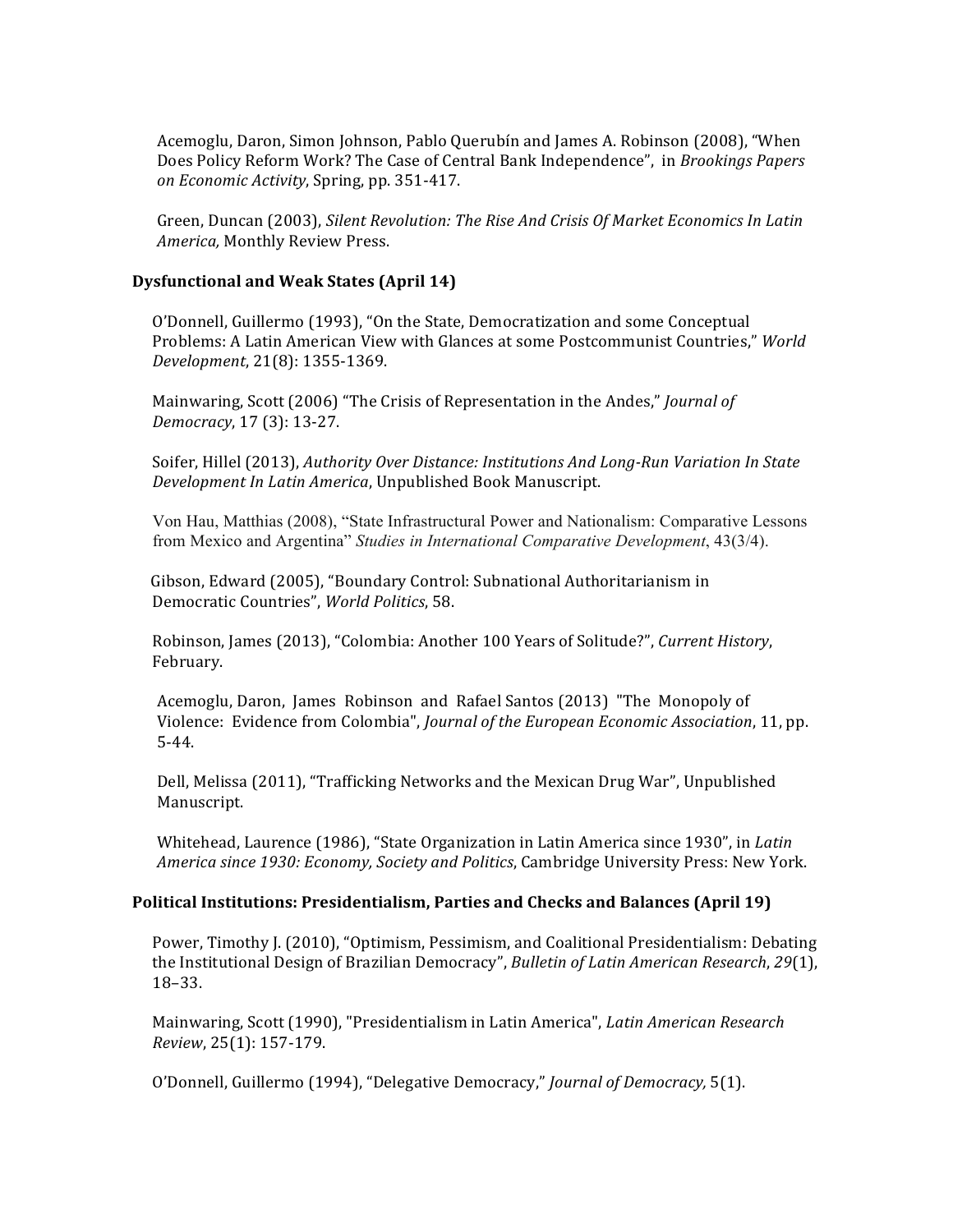Valenzuela, Arturo (2004) "Latin American Presidencies Interrupted." Journal of *Democracy,* 15(4).

Mainwaring, Scott (1993), "Presidentialism, Multipartism, and Democracy: the Difficult Combination," *Comparative Political Studies*, 26(2).

# **The Rise of Left Wing Parties in Latin America (April 21)**

Castañeda, Jorge G. (2006) "Latin America's Left Turn," *Foreign Affairs*, 85(3), 28-43.

Castañeda, Jorge G. (1994), *Utopia Unarmed*, Vintage Books: New York.

Levitsky, Steven and Kenneth M. Roberts, (Eds.) (2011) *The Resurgence of the Latin American Left,* Johns Hopkins University Press: Baltimore.

Mazzuca, Sebastian (2013) "The Rise of Rentier Populism", *Journal of Democracy*, 24(2), pp. 108-122.

Samuels, David (2004). From Socialism to Social Democracy: Party Organization and the Transformation of the Workers' Party in Brazil. *Comparative Political Studies*, 37(9).

Weyland, Kurt (2009), "The Rise of Latin America's Two Lefts: Insights from Rentier State Theory." *Comparative Politics,* 41(2): 145-164.

Weyland, Kurt (2001), "Clarifying a Contested Concept: Populism in the Study of Latin American Politics," Comparative Politics, 34(1): 1-22.

Edwards, Sebastian (2010), *Left Behind: Latin America and the False Premise of Populism*, University of Chicago Press: Chicago.

## **Clientelism and Vote-Buying (April 26)**

Robinson, James A. and Thierry Verdier (2013), "The political economy of clientelism", The *Scandinavian Journal of Economics,* 115(2), 260-291.

Finan, Frederico and Laura Schechter (2012), "Vote-buying and reciprocity", *Econometrica* 80(2), 863-881.

Hsieh, Chang-Tai, Ted Miguel, Daniel Ortega, and Francisco Rodriguez (2011) The Price of Political Opposition: Evidence from Venezuela's Maisanta" *American Economic Journal: Applied Economics*, 3: 196-214.

Stokes, Susan C., Thad Dunning, Marcelo Nazareno, and Valeria Brusco (2013) Brokers, Voters, and Clientelism: The Puzzle of Distributive Politics, Cambridge University Press: New York.

Gonzalez-Ocantos, Ezequiel, Chad Kiewiet de Jonge, Carlos Melendez, Javier Osorio, and David W. Nickerson  $(2012)$ , "Vote buying and social desirability bias: Experimental Evidence from Nicaragua", *American Journal of Political Science*, 56(1):202-217.